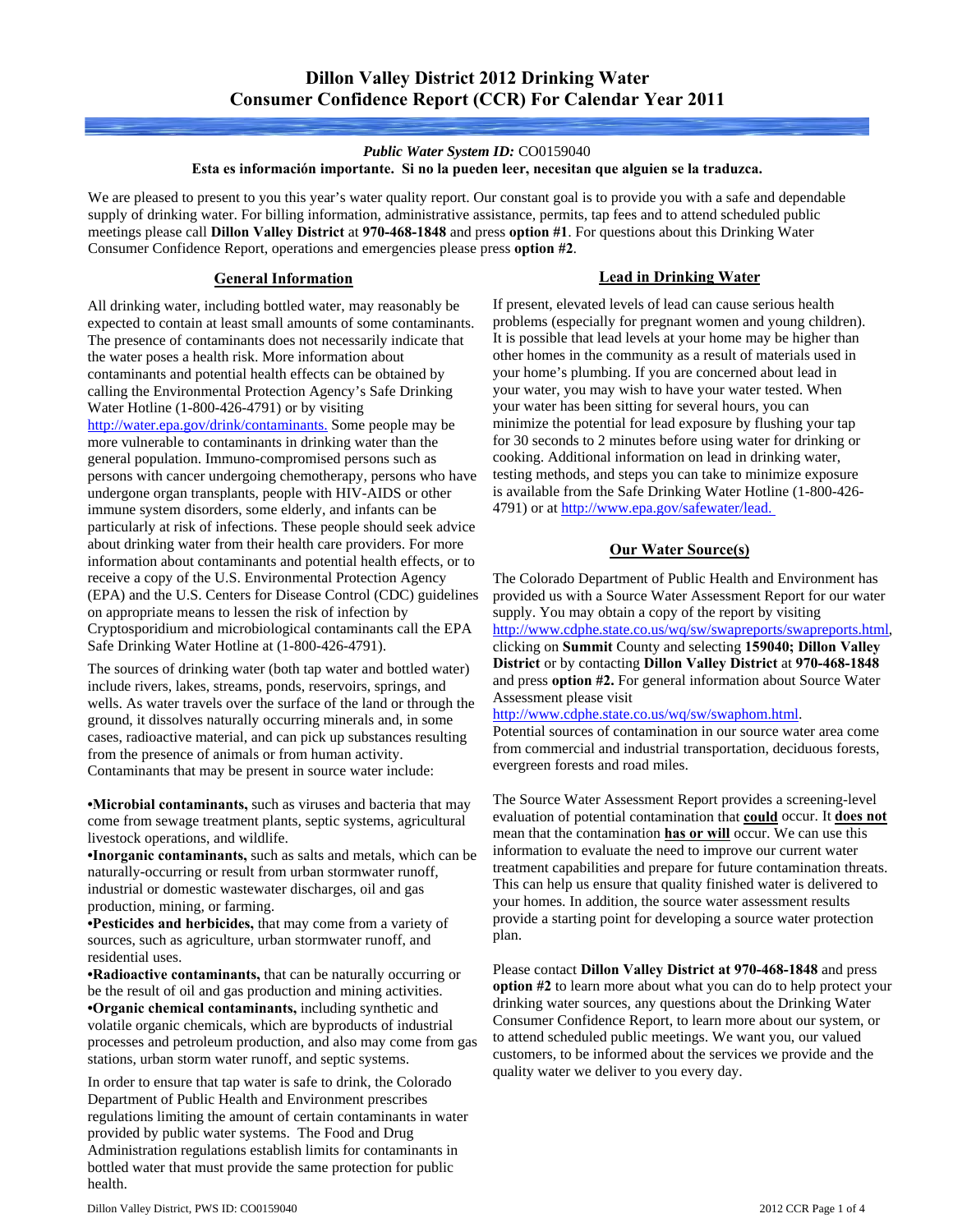#### **Our Water Source(s)**

| <b>Source</b>         | <b>Source Type</b> | <b>Water Type</b> | Location |  |  |  |  |
|-----------------------|--------------------|-------------------|----------|--|--|--|--|
| <b>LASKY GULCH</b>    | Intake             | Surface Water     | N/A      |  |  |  |  |
| <b>STRAIGHT CREEK</b> | Intake             | Surface Water     | N/A      |  |  |  |  |

#### **Terms and Abbreviations**

**• Maximum Contaminant Level Goal (MCLG) −** The 'Goal' is the level of a contaminant in drinking water below which there is no known or expected risk to health. MCLGs allow for a margin of safety.

**• Maximum Contaminant Level (MCL) −** The 'Maximum Allowed' is the highest level of a contaminant that is allowed in drinking water. MCLs are set as close to the MCLGs as feasible using the best available treatment technology.

**• Treatment Technique (TT) −** A treatment technique is a required process intended to reduce the level of a contaminant in drinking water.

**• Action Level (AL) −** The concentration of a contaminant which, if exceeded, triggers treatment or other requirements which a water system must follow.

**• Maximum Residual Disinfectant Level Goal (MRDLG) −** The level of a drinking water disinfectant, below which there is no known or expected risk to health. MRDLGs do not reflect the benefits of the use of disinfectants to control microbial contaminants.

**• Maximum Residual Disinfectant Level (MRDL) −** The highest level of a disinfectant allowed in drinking water. There is convincing evidence that addition of a disinfectant is necessary for control of microbial contaminants.

**• Average of Individual Samples (No Abbreviation) −** The typical value. Mathematically it is the sum of values divided by the number of samples.

**• Range of Individual Samples (No Abbreviation) −** The lowest value to the highest value.

**• Number of Samples (No Abbreviation) −** The number or count of values.

**• Gross Alpha, Including RA, Excluding RN & U (No Abbreviation) −** This is the gross alpha particle activity compliance value. It includes radium-226, but excludes radon 222 and uranium.

**• Variance and Exemptions (V/E) −** Department permission not to meet an MCL or a treatment technique under certain conditions.

**• Parts per million = Milligrams per liter (ppm = mg/L) −** One part per million corresponds to one minute in two years or a single penny in \$10,000.

**• Parts per billion = Micrograms per liter (ppb = ug/L) −** One part per billion corresponds to one minute in 2,000 years, or a single penny in \$10,000,000.

**• Parts per trillion = Nanograms per liter (ppt = nanograms/L) −** One part per trillion corresponds to one minute in 2,000,000 years, or a single penny in \$10,000,000,000.

**• Parts per quadrillion = Picograms per liter (ppq = picograms/L) −** One part per quadrillion corresponds to one minute in 2,000,000,000 years or one penny in \$10,000,000,000,000.

**• Picocuries per liter (pCi/L) −** Picocuries per liter is a measure of the radioactivity in water.

**• Nephelometric Turbidity Unit (NTU) −** Nephelometric turbidity unit is a measure of the clarity of water. Turbidity in excess of

5 NTU is just noticeable to the average person.

**• Not Applicable (N/A) −** Does Not Apply.

**• Violation (No Abbreviation) −** A failure to meet a Colorado Primary Drinking Water Regulation.

**• Formal Enforcement Action (No Abbreviation) −** An escalated action taken by the State (due to the number and/or severity of violations) to bring a non-compliant water system back into compliance by a certain time, with an enforceable consequence if the schedule is not met.

#### **Detected Contaminant(s)**

Dillon Valley District routinely monitors for contaminants in your drinking water according to Federal and State laws. The following table(s) show all detections found in the period of January 1 to December 31, 2011 unless otherwise noted. The State of Colorado requires us to monitor for certain contaminants less than once per year because the concentrations of these contaminants are not expected to vary significantly from year to year, or the system is not considered vulnerable to this type of contamination. Therefore, some of our data, though representative, may be more than one year old. Violations and Formal Enforcement Actions, if any, are reported in the next section of this report.

**Note:** Only detected contaminants sampled within the last 5 years appear in this report. If no tables appear in this section, that means that Dillon Valley District did not detect any contaminants in the last round of monitoring.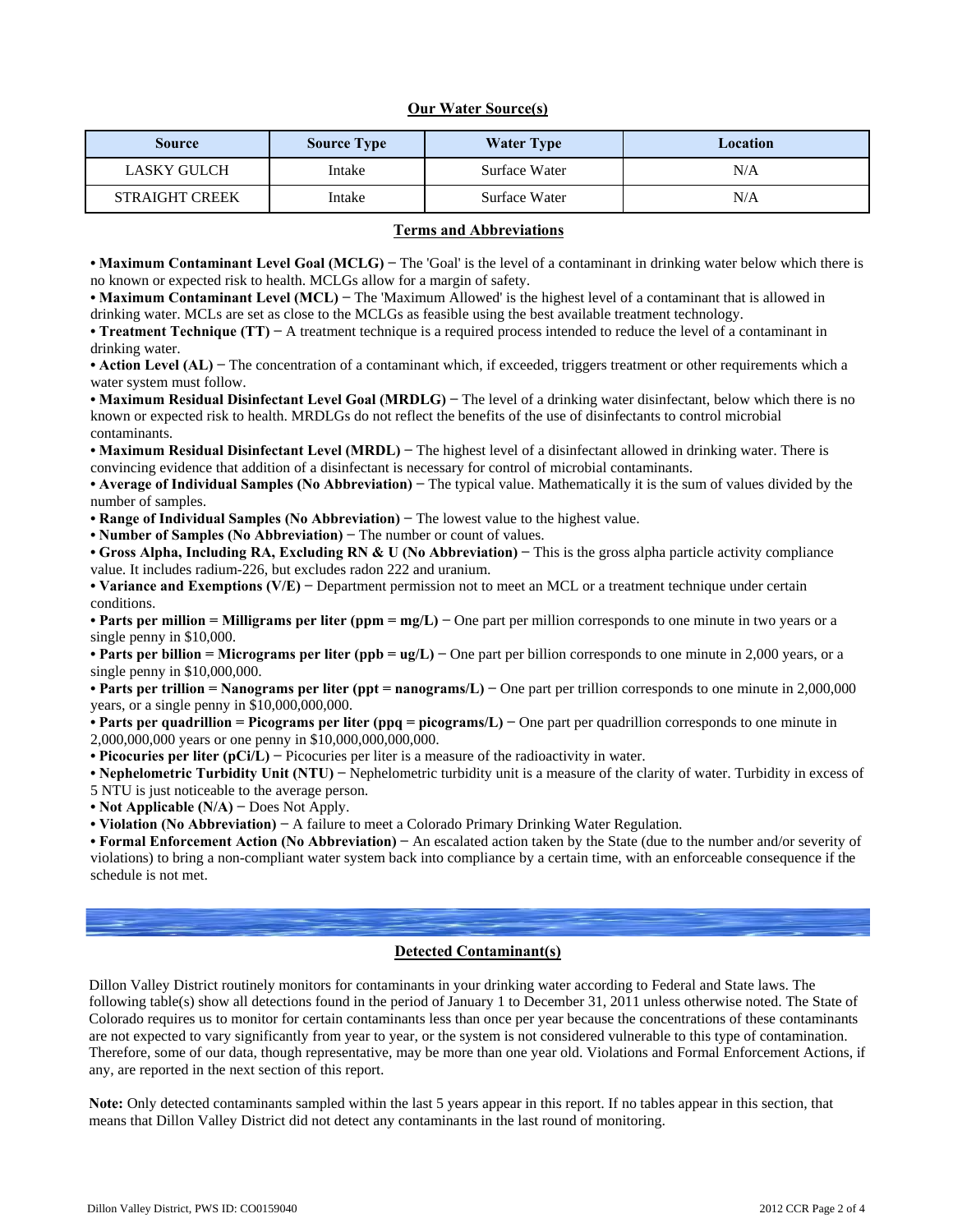| Lead and Copper Sampled in the Distribution System                                      |                                                                 |                                                    |                                |                                                                                                             |                                                                                                            |                    |                                                                       |                                             |                                                            |                           |            |                                               |                                                     |                        |                                                                                                                                       |                                                                                                       |                                                                                                      |  |
|-----------------------------------------------------------------------------------------|-----------------------------------------------------------------|----------------------------------------------------|--------------------------------|-------------------------------------------------------------------------------------------------------------|------------------------------------------------------------------------------------------------------------|--------------------|-----------------------------------------------------------------------|---------------------------------------------|------------------------------------------------------------|---------------------------|------------|-----------------------------------------------|-----------------------------------------------------|------------------------|---------------------------------------------------------------------------------------------------------------------------------------|-------------------------------------------------------------------------------------------------------|------------------------------------------------------------------------------------------------------|--|
| Contaminant<br><b>Name</b>                                                              |                                                                 | <b>Monitoring</b><br>Period                        |                                | 90th Percentile<br>Number of<br><b>Samples</b>                                                              |                                                                                                            |                    | <b>Unit of</b><br><b>Measure</b>                                      |                                             |                                                            | Action<br>Level           |            |                                               | <b>Sample Sites</b><br><b>Above Action</b><br>Level |                        | <b>Typical Sources</b>                                                                                                                |                                                                                                       |                                                                                                      |  |
| <b>COPPER</b>                                                                           |                                                                 |                                                    | 01/01/2011<br>to<br>12/31/2013 |                                                                                                             | 0.2                                                                                                        | 10                 |                                                                       | ppm                                         |                                                            |                           | 1.3        |                                               | $\overline{0}$                                      |                        |                                                                                                                                       |                                                                                                       | Corrosion of<br>household plumbing<br>systems; Erosion of<br>natural deposits.                       |  |
| <b>LEAD</b>                                                                             |                                                                 |                                                    | 01/01/2011<br>to<br>12/31/2013 |                                                                                                             | 22                                                                                                         | 10                 |                                                                       |                                             | ppb                                                        |                           | 15         |                                               | $\mathfrak{2}$                                      |                        |                                                                                                                                       | Corrosion of<br>household plumbing<br>systems; Erosion of<br>natural deposits.                        |                                                                                                      |  |
| Disinfection By Products (TTHMs, HAA5, and Chlorite) Sampled in the Distribution System |                                                                 |                                                    |                                |                                                                                                             |                                                                                                            |                    |                                                                       |                                             |                                                            |                           |            |                                               |                                                     |                        |                                                                                                                                       |                                                                                                       |                                                                                                      |  |
| Contaminant<br>Name                                                                     |                                                                 | Year<br>Average of<br>Individual<br><b>Samples</b> |                                |                                                                                                             | <b>Range of Individual</b><br><b>Samples</b><br>(Lowest - Highest)                                         |                    |                                                                       | Number<br>of<br><b>Samples</b>              |                                                            | Unit of<br><b>Measure</b> | <b>MCL</b> |                                               | <b>MCLG</b>                                         |                        | MCL<br><b>Violation?</b>                                                                                                              |                                                                                                       | <b>Typical Sources</b>                                                                               |  |
| <b>TOTAL</b><br><b>HALOACETIC</b><br>ACIDS (HAA5)                                       | 2011                                                            |                                                    | 10                             |                                                                                                             | $10 - 10$                                                                                                  |                    |                                                                       | 1                                           |                                                            | ppb                       | 60         |                                               | N/A                                                 |                        | No                                                                                                                                    |                                                                                                       | By-product of<br>drinking water<br>disinfection.                                                     |  |
| <b>TTHM</b>                                                                             | 2011                                                            |                                                    | 7                              |                                                                                                             | $7 - 7$                                                                                                    |                    |                                                                       | 1                                           |                                                            | ppb                       | 80         |                                               | N/A                                                 |                        | No                                                                                                                                    |                                                                                                       | Byproduct of<br>drinking water<br>disinfection.                                                      |  |
|                                                                                         |                                                                 |                                                    |                                |                                                                                                             | <b>Turbidity Sampled at the Entry Point to the Distribution System</b>                                     |                    |                                                                       |                                             |                                                            |                           |            |                                               |                                                     |                        |                                                                                                                                       |                                                                                                       |                                                                                                      |  |
| Contaminant<br><b>Sample Date</b><br>Name                                               |                                                                 |                                                    |                                |                                                                                                             |                                                                                                            | <b>Level Found</b> |                                                                       | <b>TT Requirement</b>                       |                                                            |                           |            | <b>TT Violation?</b>                          |                                                     |                        | <b>Typical</b><br><b>Sources</b>                                                                                                      |                                                                                                       |                                                                                                      |  |
| TURBIDITY                                                                               | Date:<br>June 25, 2011                                          |                                                    |                                |                                                                                                             | Highest single measurement:<br>0.32 NTU                                                                    |                    |                                                                       | Maximum 1 NTU for any<br>single measurement |                                                            | N <sub>o</sub>            |            |                                               |                                                     | Soil Runoff            |                                                                                                                                       |                                                                                                       |                                                                                                      |  |
| TURBIDITY<br>Month:<br>December, 2011                                                   |                                                                 |                                                    |                                |                                                                                                             | Lowest monthly percentage of samples<br>meeting TT requirement for our                                     | technology: 100%   | In any month, at least<br>95% of samples must be<br>less than 0.3 NTU |                                             |                                                            |                           |            |                                               | N <sub>o</sub>                                      |                        | Soil Runoff                                                                                                                           |                                                                                                       |                                                                                                      |  |
|                                                                                         |                                                                 |                                                    |                                |                                                                                                             | Total Organic Carbon (Disinfection By Products Precursor) Percentage Removal Ratio of Raw & Finished Water |                    |                                                                       |                                             |                                                            |                           |            |                                               |                                                     |                        |                                                                                                                                       |                                                                                                       |                                                                                                      |  |
| Contaminant<br>Name                                                                     | Year<br>Average of<br><b>Individual Ratio</b><br><b>Samples</b> |                                                    |                                |                                                                                                             | <b>Range of Individual</b><br><b>Ratio Samples</b><br>(Lowest - Highest)                                   |                    |                                                                       |                                             | Number of<br>Unit of<br>Ratio<br>Measure<br><b>Samples</b> |                           |            |                                               | <b>TT</b><br><b>Minimum</b><br>Ratio                |                        | TT<br><b>Violation?</b>                                                                                                               |                                                                                                       | <b>Typical</b><br><b>Sources</b>                                                                     |  |
| CARBON.<br><b>TOTAL</b>                                                                 | 2011                                                            | 1.2                                                |                                |                                                                                                             | $1 - 1.6$                                                                                                  |                    | $\overline{4}$                                                        |                                             |                                                            | Ratio                     |            | The TT<br>Minimum<br>Level is a<br>Ratio of 1 |                                                     | No                     |                                                                                                                                       |                                                                                                       | Naturally<br>present in the<br>environment.                                                          |  |
|                                                                                         |                                                                 |                                                    |                                |                                                                                                             | Regulated Contaminants Sampled at the Entry Point to the Distribution System                               |                    |                                                                       |                                             |                                                            |                           |            |                                               |                                                     |                        |                                                                                                                                       |                                                                                                       |                                                                                                      |  |
| Contaminant<br>Name                                                                     | Year                                                            | Average of<br>Individual<br><b>Samples</b>         |                                | <b>Range of Individual</b><br><b>Number</b><br><b>Samples</b><br>of<br>(Lowest - Highest)<br><b>Samples</b> |                                                                                                            |                    | Unit of<br><b>Measure</b>                                             |                                             | <b>MCL</b>                                                 | <b>MCLG</b>               |            | <b>MCL</b><br><b>Violation?</b>               |                                                     | <b>Typical Sources</b> |                                                                                                                                       |                                                                                                       |                                                                                                      |  |
| <b>BARIUM</b>                                                                           | 2011                                                            |                                                    | 0.01                           | $0.01 - 0.01$                                                                                               |                                                                                                            | $\mathbf{1}$       |                                                                       | ppm                                         |                                                            | 2                         |            | 2                                             | No                                                  |                        |                                                                                                                                       |                                                                                                       | Discharge of drilling<br>wastes; Discharge from<br>metal refineries; Erosion<br>of natural deposits. |  |
| <b>FLUORIDE</b>                                                                         | 2011                                                            |                                                    | 1.2                            | $1.2 - 1.2$                                                                                                 |                                                                                                            | $\mathbf{1}$       |                                                                       | ppm                                         |                                                            | 4.0                       |            | 4.0                                           | N <sub>o</sub>                                      |                        | Erosion of natural<br>deposits; Water additive<br>that promotes strong teeth;<br>Discharge from fertilizer<br>and aluminum factories. |                                                                                                       |                                                                                                      |  |
| <b>NITRATE</b>                                                                          | 2011                                                            |                                                    | 0.02                           | $0.02 - 0.02$                                                                                               |                                                                                                            | $\mathbf{1}$       |                                                                       | ppm                                         |                                                            | 10                        |            | 10                                            |                                                     | No                     |                                                                                                                                       | Runoff from fertilizer use;<br>Leaching from septic<br>tanks, sewage; Erosion of<br>natural deposits. |                                                                                                      |  |